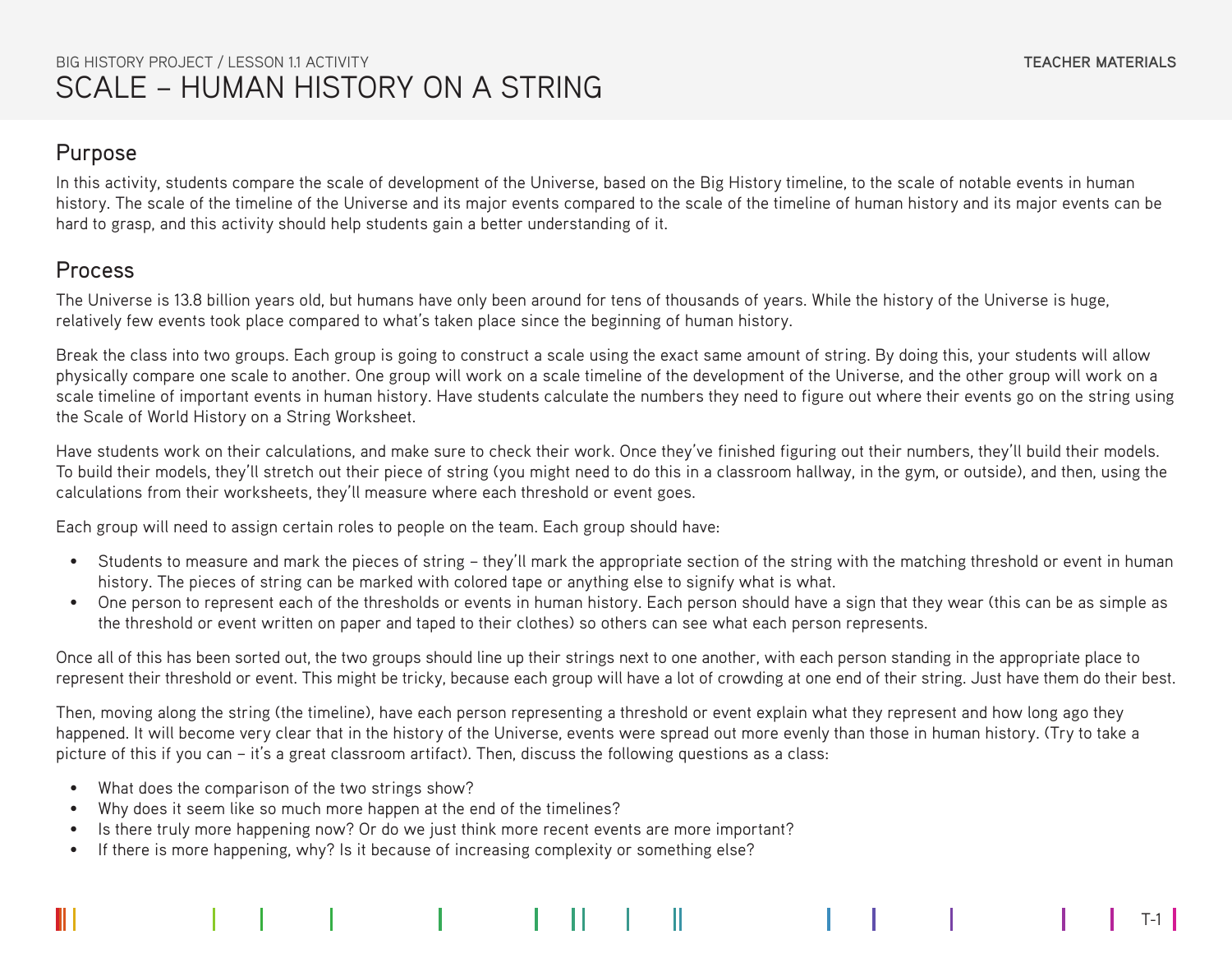#### Scale Timeline of the Development of the Universe

**Directions:** The table below lists each of the Big History thresholds for your scale model. If the length of your string is 100 feet, compute the rest of the values below.

| <b>Threshold</b>                      | Years Ago      | Distance on String (in Feet) |
|---------------------------------------|----------------|------------------------------|
| Threshold 1: The Big Bang             | 13,800,000,000 | 100.00                       |
| Threshold 2: Stars Light Up           | 13,600,000,000 | 97.83                        |
| Threshold 3: New Chemical Elements    | 13,550,000,000 | 97.82                        |
| Threshold 4: Earth & the Solar System | 4,560,000,000  | 33.04                        |
| Threshold 5: Life                     | 3,800,000,000  | 27.54                        |
| Threshold 6: Collective Learning      | 200,000        | 0.0017                       |
| Threshold 7: Agriculture              | 11,000         | 0.00008                      |
| Threshold 8: The Modern Revolution    | 250            | 0.000002                     |

**Note**: The last three thresholds are extremely recent on this scale. Students don't necessarily need to mark these milestones on the string, but they do need to note the very brief period of human history in contrast to the Big History of the Universe.

 $\mathbb{I}$ 

 $\begin{array}{c} \end{array}$ 

Ш

 $T-2$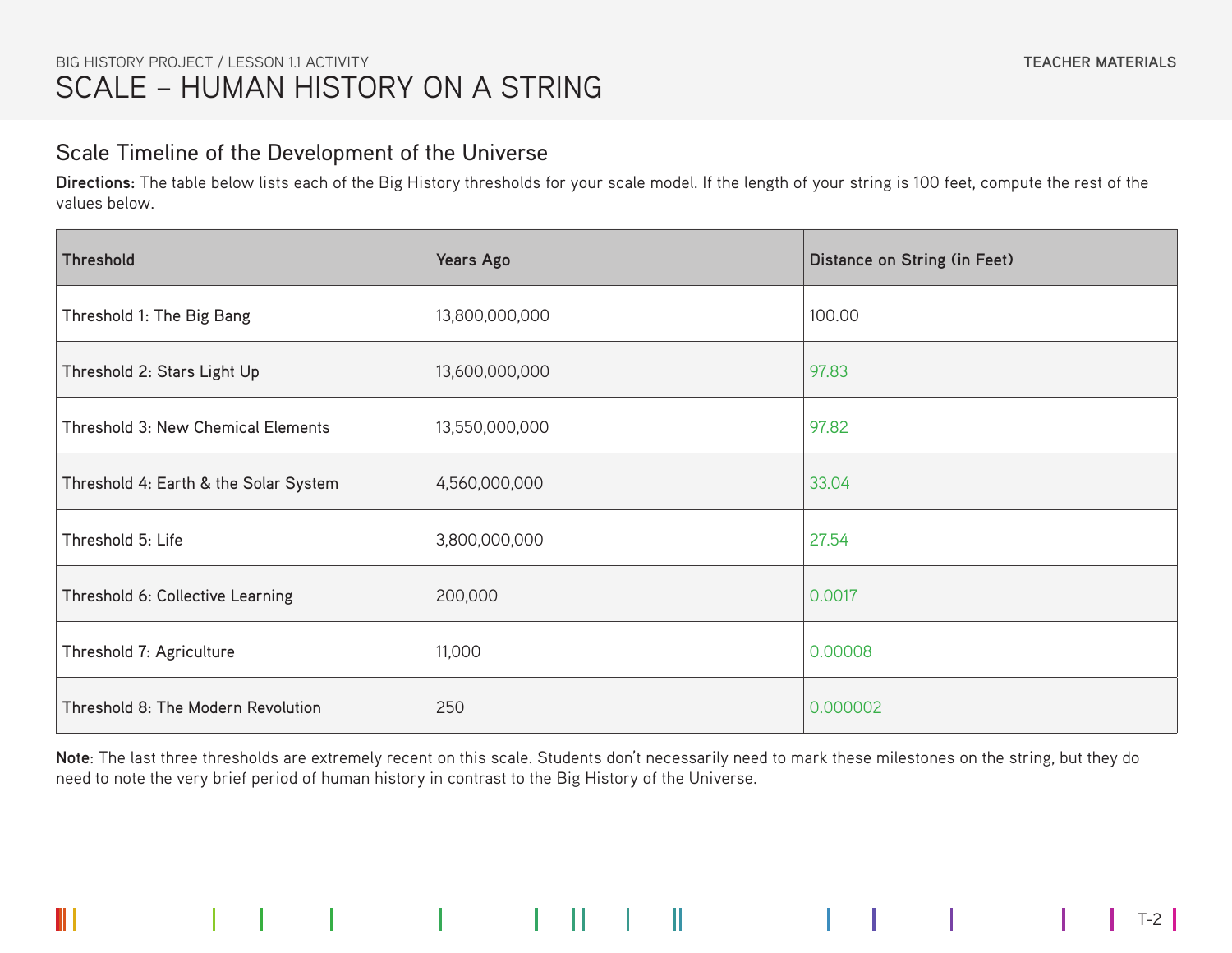## Scale Timeline of Events in Human History

Ш

**Directions:** The table below lists important events in human history for your scale model. If the length of your string is 100 feet, compute the rest of the values below.

| Event in Human History                  | <b>Years Ago</b> | Distance on String (in Feet) |
|-----------------------------------------|------------------|------------------------------|
| First humans (Homo sapiens)             | 200,000          | 100.00                       |
| Conquering of fire                      | 125,000          | 62.5                         |
| Humans migrate to Asia                  | 70,000           | 35                           |
| Agriculture                             | 11,000           | 5.5                          |
| Written language                        | 5,000            | 2.5                          |
| The first Silk Roads (systems of trade) | 2,000            |                              |
| Flight                                  | 110              | .06                          |
| The Internet                            | 25               | .01                          |

 $\begin{array}{c} \hline \end{array}$ 

 $T-3$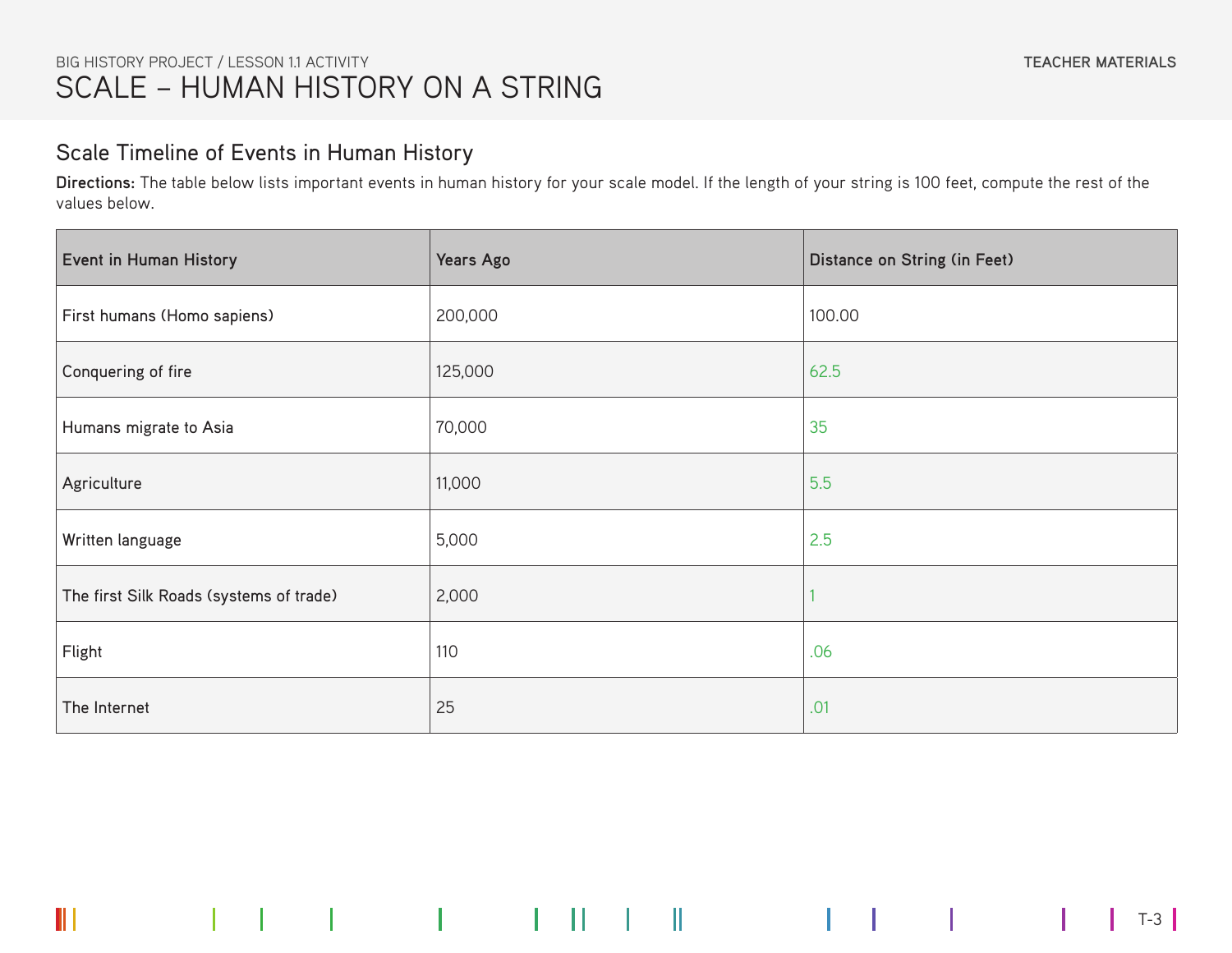## Purpose

In this activity, you'll compare the scale of the development of the Universe, based on the Big History timeline, to the scale of notable events in human history. The scale of the timeline of the Universe and its major events compared to the scale of the timeline of human history and its major events can be hard to grasp, and this activity should help you gain a better understanding of it.

# Process

The Universe is 13.8 billion years old, but humans have only been around for tens of thousands of years. While the history of the Universe is huge, not many events happened as compared to what's happened since the beginning of human history.

Your teacher will break you into two groups. Each group is going to construct a scale using the exact same amount of string. The reason for doing this is so you can physically compare one scale to another. One group will work on a scale timeline of the development of the Universe, and the other group will work on a scale timeline of important events in human history. Before you build your model, you have to calculate the numbers you need to figure out where your events go on the string. Use the Scale of World History on a String Worksheet to do this.

Once you've made your calculations, check in with your teacher to verify they're correct. Then, build your model: Stretch out your group's piece of string, and then, using your calculations from the worksheet, measure where each threshold or event goes.

Decide who in your group is going to fill the necessary roles. You'll need:

- People to measure and mark the pieces of string you'll mark the appropriate section of the string with the matching threshold or event in human history. The pieces of string can be marked with colored tape or anything else to signify what is what.
- One person to represent each of the thresholds or events in human history. Each person should have a sign that they wear (this can be as simple as the threshold or event written on paper and taped to your clothes) so others can see what each person represents.

Once all of this has been sorted out, line up your string near the other group's string, with each person standing in the appropriate place to represent their threshold or event. This might be tricky, because each group will have a lot of crowding at one end of their string. Just do your best.

Then, going down the line, each person representing an event will explain what they represent and how long ago the threshold or event happened. It will become very clear that in the history of the Universe, events were spread out more evenly than those in human history. Discuss the following questions as a class:

- What does the comparison of the two strings show?
- Why does it seem like so much more happen at the end of the timelines?
- Is there truly more happening now? Or do we just think more recent events are more important?
- If there is more happening, why? Is it because of increasing complexity or something else?

S-1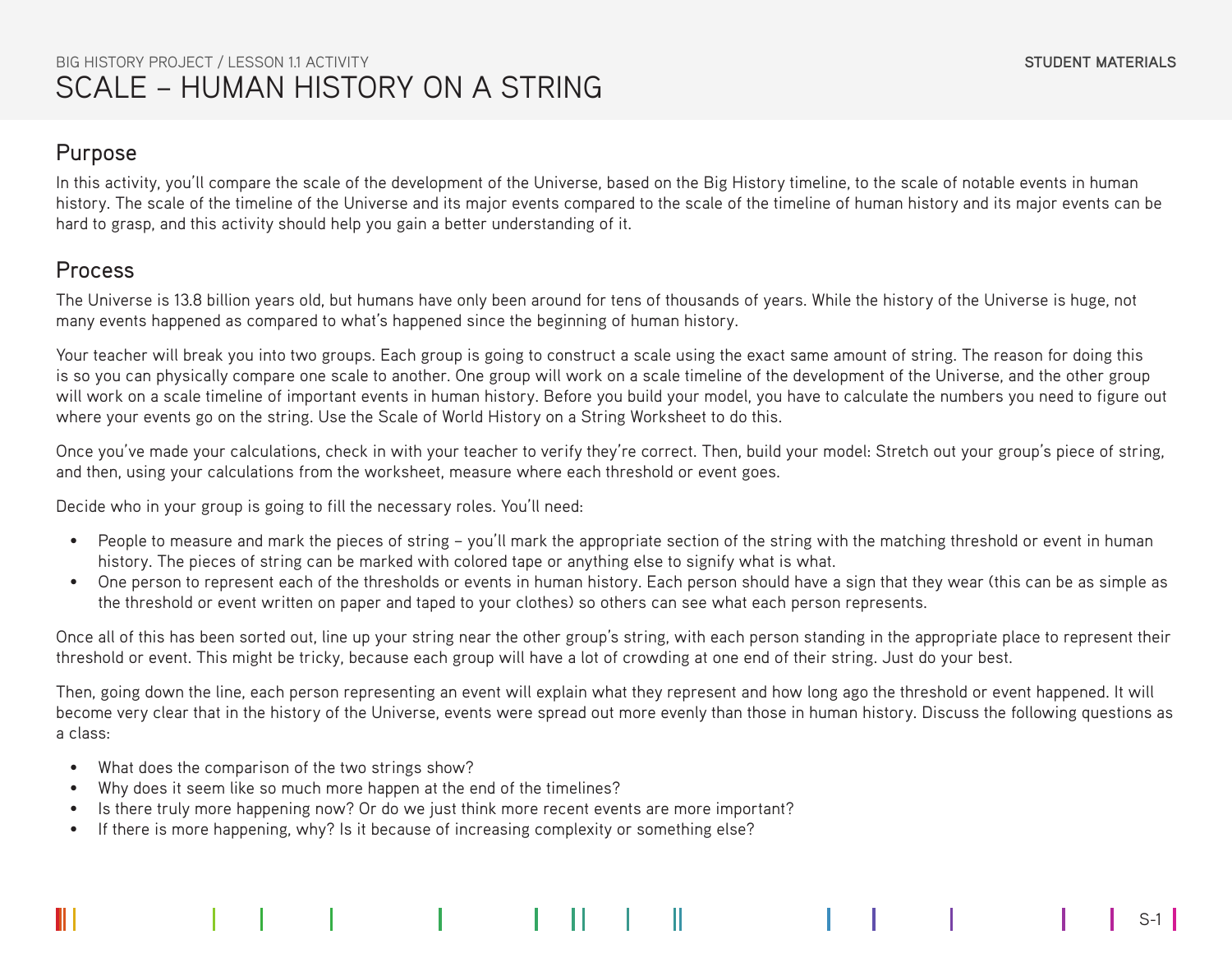Name: Date:

**STUDENT MATERIALS**

 $S-2$ 

## Scale Timeline of the Development of the Universe

**Directions:** The table below lists each of the Big History thresholds for your scale model. If the length of your string is 100 feet, compute the rest of the values below.

| <b>Threshold</b>                      | <b>Years Ago</b> | Distance on String (in Feet) |
|---------------------------------------|------------------|------------------------------|
| Threshold 1: The Big Bang             | 13,800,000,000   | 100.00                       |
| Threshold 2: Stars Light Up           | 13,600,000,000   |                              |
| Threshold 3: New Chemical Elements    | 13,550,000,000   |                              |
| Threshold 4: Earth & the Solar System | 4,560,000,000    |                              |
| Threshold 5: Life                     | 3,800,000,000    |                              |
| Threshold 6: Collective Learning      | 200,000          |                              |
| Threshold 7: Agriculture              | 11,000           |                              |
| Threshold 8: The Modern Revolution    | 250              |                              |

**Note**: The last three thresholds are extremely recent on this scale. Students don't necessarily need to mark these milestones on the string, but they do need to note the very brief period of human history in contrast to the Big History of the Universe.